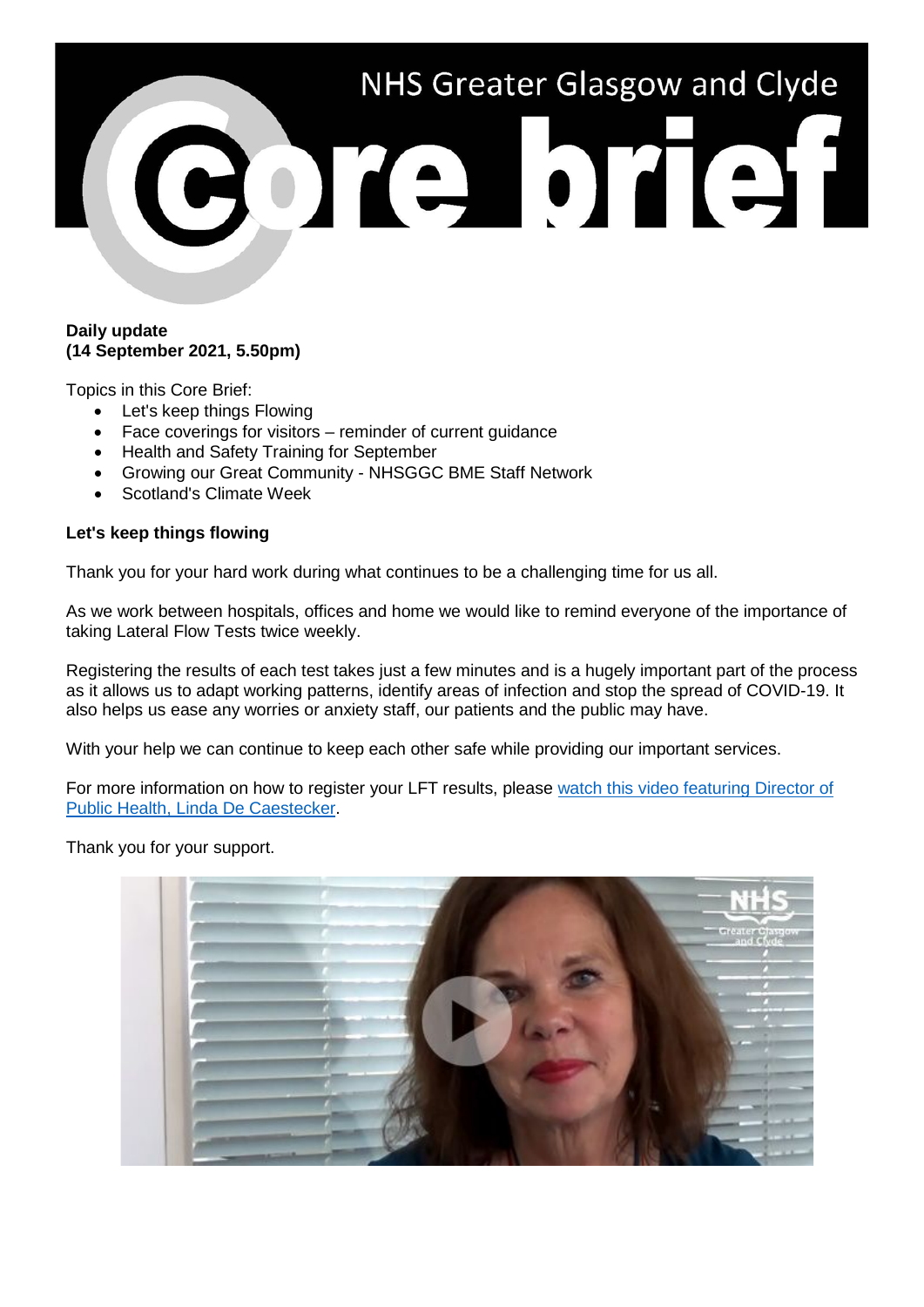# **Face coverings for visitors – reminder of current guidance**

Staff should continue to remind visitors of the requirement to wear face coverings in all areas of NHSGGC, unless eating, drinking, are mask exempt, or a robust risk assessment has deemed otherwise.

Public messaging on social media will continue to reinforce the need for visitors to follow all safety measures.

Current guidance on face coverings is available via the [Scottish Government website.](https://www.gov.scot/publications/coronavirus-covid-19-interim-guidance-on-the-extended-use-of-face-masks-in-hospitals-and-care-homes/pages/how-to-support-visitors/) In summary:

- Visitors over the age of five must wear a face covering in hospital
- Where visitors decline to wear face coverings, staff should apply judgment and consider if other infection prevention and control measures (e.g. hand hygiene, ventilation and physical distancing are sufficient depending on the patient's condition and the care pathway
- Where required, staff should provide visitors with a face mask
- The vast majority of people can wear a face covering and if they are not exempt from doing so then they are legally obliged to do so in the mandated spaces
- In high risk settings, long stay or overnight settings, visitors who are required to stay in hospital with the patient for a prolonged period of time, will be asked to wear FRSMs (or face covering if a FRSM cannot be tolerated), unless they fall under one of the exemptions specified in the regulations.

#### **Mask exemption**

Those exempt from wearing face coverings under the [Regulations](https://www.legislation.gov.uk/ssi/2020/344/schedule/7/made) should not be forced to wear a face covering and no one should be abused or treated in an unacceptable way. Likewise, people who are exempt should not be denied access to places where face coverings are required.

The vast majority of people can wear a face covering. That includes most people with a lung condition such as asthma, and everyone who can wear a face covering in the mandated spaces is legally required to do so.

However, there are situations where a person is unable to, or it would be inappropriate, for them to wear a face covering.

Exemptions include, but are not limited to:

- when a visitor has a physical or mental illness or impairment or disability (within the meaning of section 6 of the Equality Act 2010) (which might include hidden disabilities, for example, autism, dementia or a learning disability) which prevents them wearing a face covering. This may include children and young people with breathing difficulties and disabled children and young people who would struggle to wear a face covering
- when a visitor is unable to wear a face covering without suffering severe distress as a result
- when seated in a hospitality setting, or to eat or drink
- when communicating with someone who relies on lip reading and facial expressions to communicate. If the patient is outside the visitor's household they should  ensure a careful distancing of at least one metre distance is maintained and remove the face covering only temporarily whilst communicating and replace it immediately afterwards
- babies, toddlers and all other children and young people under five years old.

There may be some situations when a person can wear a face covering and others when they can't, so they should consider whether they are able to wear a face covering in this particular visiting circumstance.

Alternatively, the visitor may be able to wear a face shield and should do as it is safer than not wearing any face covering at all.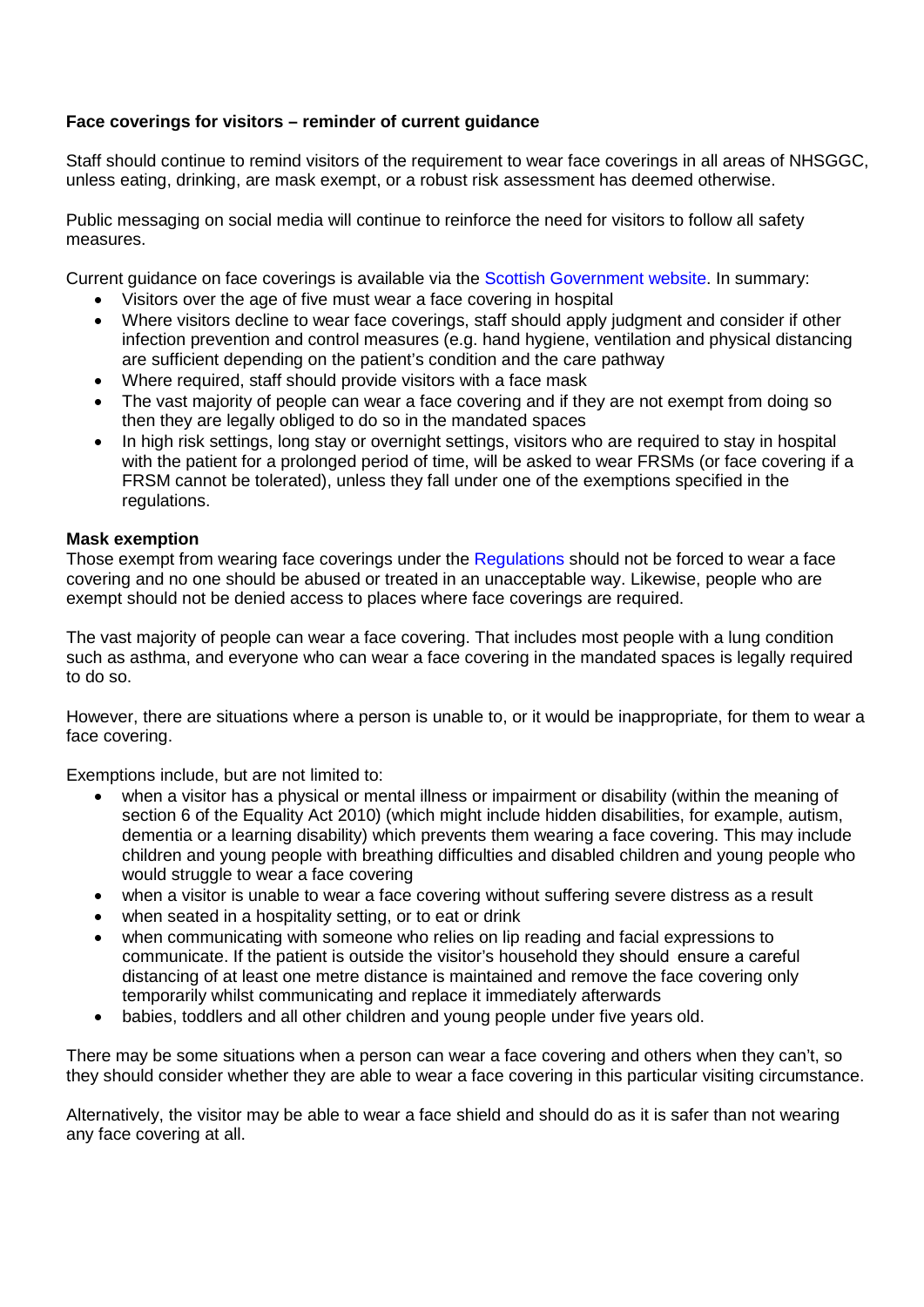

# Health and Safety Training - Protect yourself, your colleagues, patients and visitors.

We are in September, so please remember! Complete your Health and Safety Training including; Sharps, Falls and Moving and Handling.

We are actively encouraging all staff to check and ensure that they are in date for the following training throughout the month of September:

- Nine core mandatory modules (relevant to all staff)
- Sharps GGC: 061 Management of Needlestick Injuries
- Sharps NES: Prevention and Management of Occupational Exposure
- Falls Prevention Programme (five modules)

Note; an alert is automatically generated by LearnPro three months prior to module validity elapsing for the above noted modules. Modules are accessible at the time of the alert meaning that the majority of staff who will lapse during the remainder of 2021 will be able to access their training during September.

For further information regarding Health and Safety training modules, and how to access them please go [here](https://www.nhsggc.org.uk/working-with-us/hr-connect/health-safety/training-and-education/health-safety-training/) and to complete the training module, access your [LearnPro account.](http://nhs.learnprouk.com/)

### **Growing our Great Community - NHSGGC BME Staff Network**

The BME Network was established in 2018 after various discussions with stakeholders about the lived experiences of BME staff.

The BME Network aims to:

- Provide a safe, supportive and confidential forum for sharing experiences
- Network and discuss identified issues that affect members of staff from BME groups
- Act as a platform for consultation and influence on issues impacting on the health, wellbeing and work of BME staff
- Facilitate opportunities for feedback on staff governance issues in relation to the experience of BME staff.

Staff who are part of the BME Staff Network you can now join our Facebook group by searching for **NHSGGC - BAME Staff Network** through Facebook's search function and requesting to join the group. There are a few details to fill in for our admins to verify requests are from NHSGGC employees who are part of the BME Staff Network. Please remember that this group is private and confidentiality is expected from each member.

If you would like to know more or you would like to join our forum please contact: [ggc.bmestaffnetwork@nhs.scot.uk](mailto:ggc.bmestaffnetwork@nhs.scot.uk) or visit our HR Connect pages here NHSGGC: BME Staff [Network.](https://www.nhsggc.org.uk/working-with-us/hr-connect/growing-our-great-community-through-equality-diversity-and-inclusion/staff-forums-networks/bme-staff-network/)

## **Scotland's Climate Week**

Anaesthetists across Greater Glasgow and Clyde are doing their bit to help reduce harmful carbon emissions. A small bottle of one of the anaesthetic gases used to help put you to sleep, desflurane (in its liquid form), contains the carbon dioxide equivalent to a whole year's eight mile commute to and from work in a car.